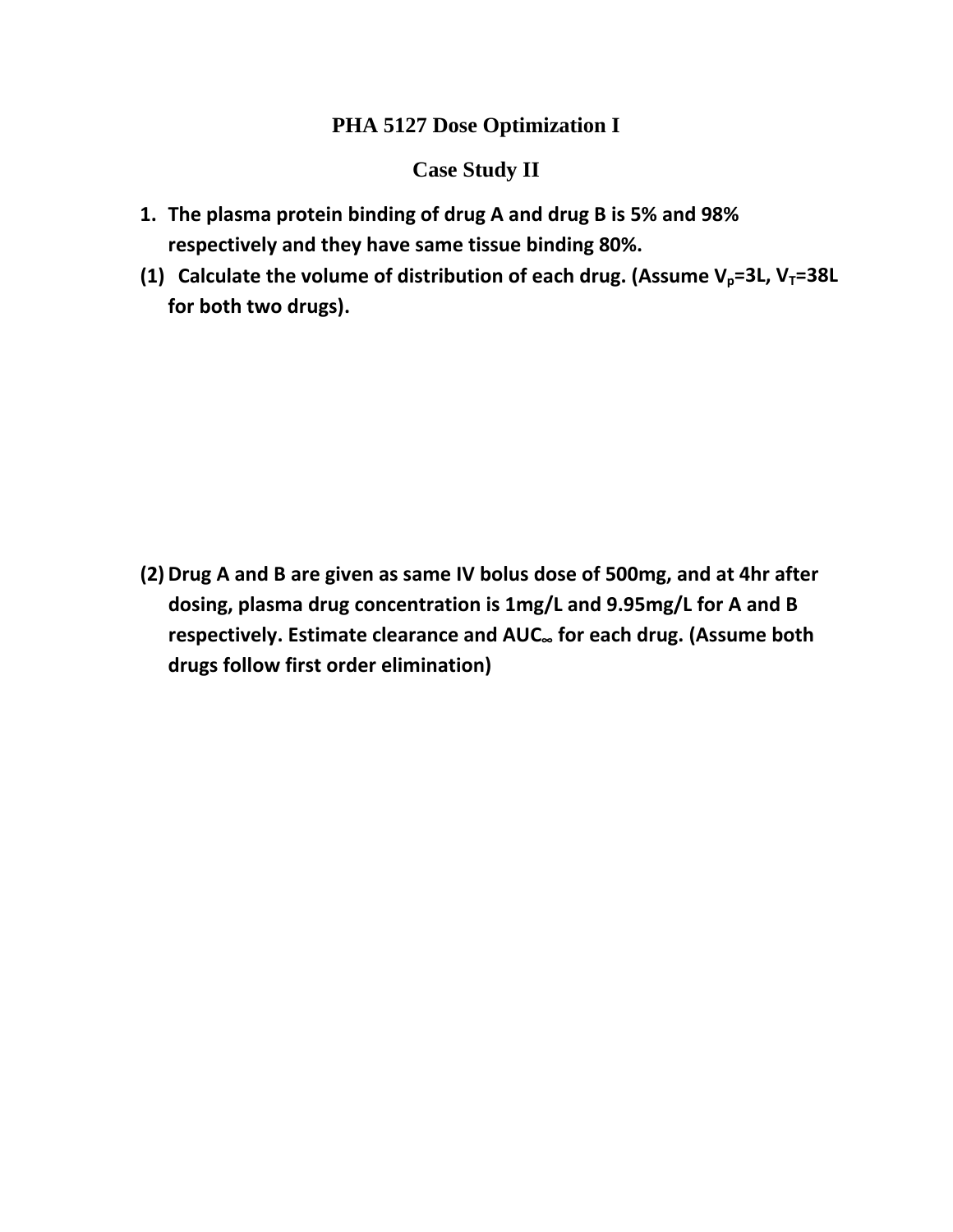**(3)If the protein bindings of both drugs decreased 50% in one patient due to disease state, determine** ࢊࢂ**of both drugs in this patient and compare the change of initial drug concentration between these two drugs. (Assume tissue binding does not change)**

## **2. TRUE (T) or FALSE (F)**

1. Lipophilic drugs will be able to distribute throughout the body, so their volume of distribution cannot be smaller than total body volume.

T F

2. If volume of distribution decreases, it will affect Ke.

T F

- 3. Plasma protein binding only relates to what degree the drug gets into tissue, but does not relate to how fast drug gets into tissue. T F
- 4. Volume of distribution and clearance are independent parameters, but volume of distribution can affect AUC∞.

T F